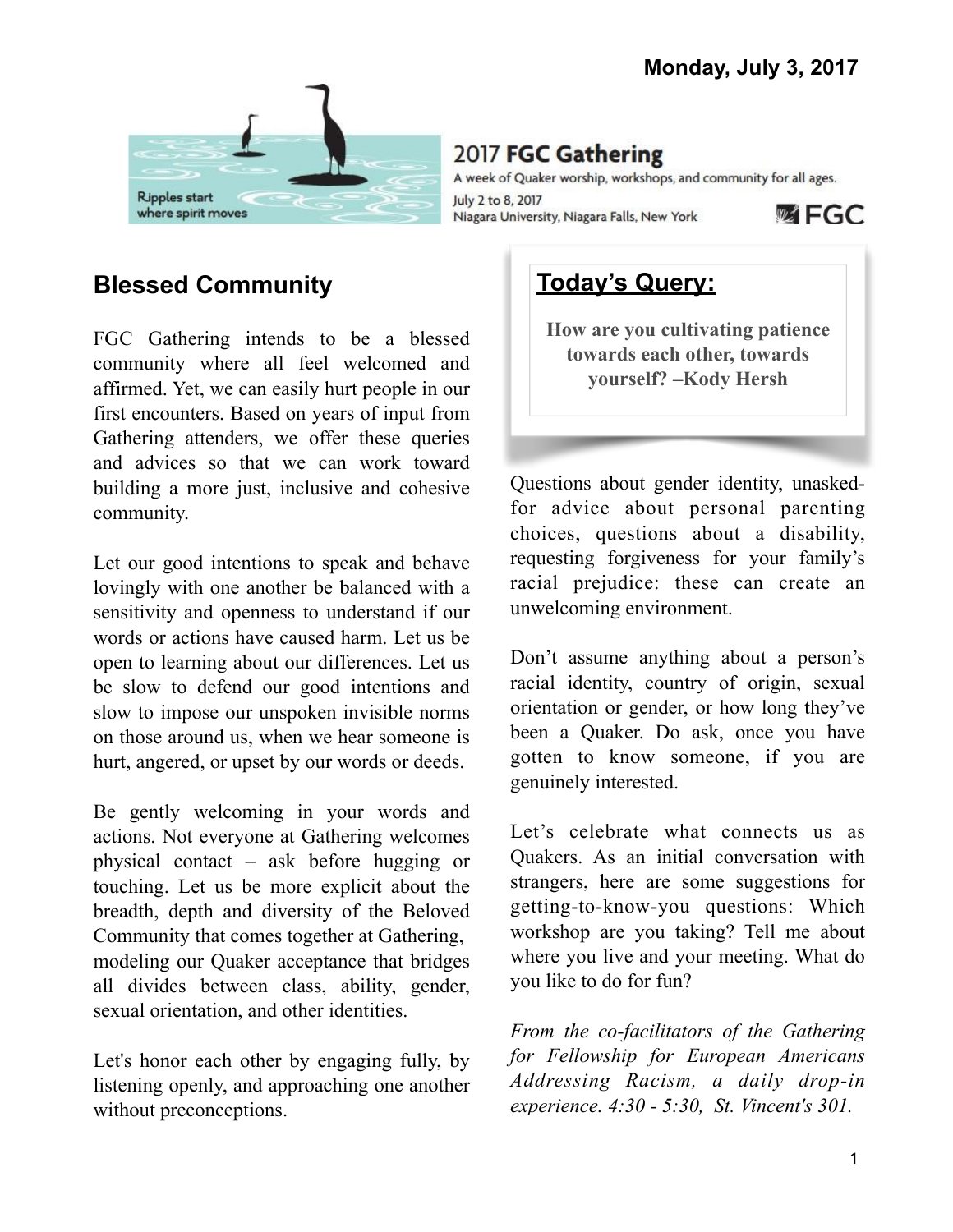# **Today's Events**

### **Earth Quaker Action Team**

1:30-2:30, St. Vincent 209

Earth Quaker Action Team is in the second year of its current campaign: Power Local Green Jobs. We just completed a 100 mile walk for green jobs and justice in the Philadelphia area. Come hear an update about this campaign and find out about our history and our significant successes. Ask questions. Find out how you can support us whether or not you live in Philadelphia.

#### **Pendle Hill**

#### 3:15-4:15, St. Vincent 307

Located on 24 tranquil acres, Pendle Hill is a Quaker center welcoming all for Spirit-led learning, retreat, and community. We offer a dedicated and friendly staff, extraordinary hospitality, rich and varied opportunities for seeking, and a lovely wooded setting. Pendle Hill's vision, "to create peace with justice in the world by transforming lives," is moved forward in worship, presentations, weekend workshops, retreats, short courses, and remarkable conversations.

#### **Friends Journal**

#### 1:30-2:30, St. Vincent 307

Friends Journal is growing the audience for Quakerism. We're using video and social media to nurture and educate new generations of seekers. We stand for Quaker values in a changing world. Join a discussion about how you can do the same. Let'ss talk story-telling, social media, and video production.

#### **Quaker Institute for the Future**

3:15-4:15, St. Vincent 109

The mission of Quaker Institute for the Future is to advance a global future of inclusion, social and economic justice, and ecological well being through participatory research and discernment. QIF hosts a Summer Research Seminar, sponsors Circles of Discernment, and publishes Focus Books on critical topics for the future of life on Earth.

#### **Quaker Initiative to End Torture-- QUIT!**

#### 1:30-2:30, St. Vincent 109

The Quaker Initiative to End Torture - QUIT! - is the work of Friends to end the worst humans do to one another. John Calvi will share a bit of history and the current situation. The worst stories will not be told. Please come and learn how American torture is constructed and can be dismantled.

#### **Friends Fiduciary**

#### 3:15-4:15 St. Vincent 209

Friends Fiduciary is a Quaker non-profit, socially responsible investment firm exclusively serving Quaker meetings, churches, schools and organizations across the country. Kate Monahan, Shareholder Advocacy Associate, will talk about socially responsible investing as well as shareholder engagement, including how Friends Fiduciary brings a Quaker voice to Wall Street and encourages companies to improve their environmental, social, and governance practices.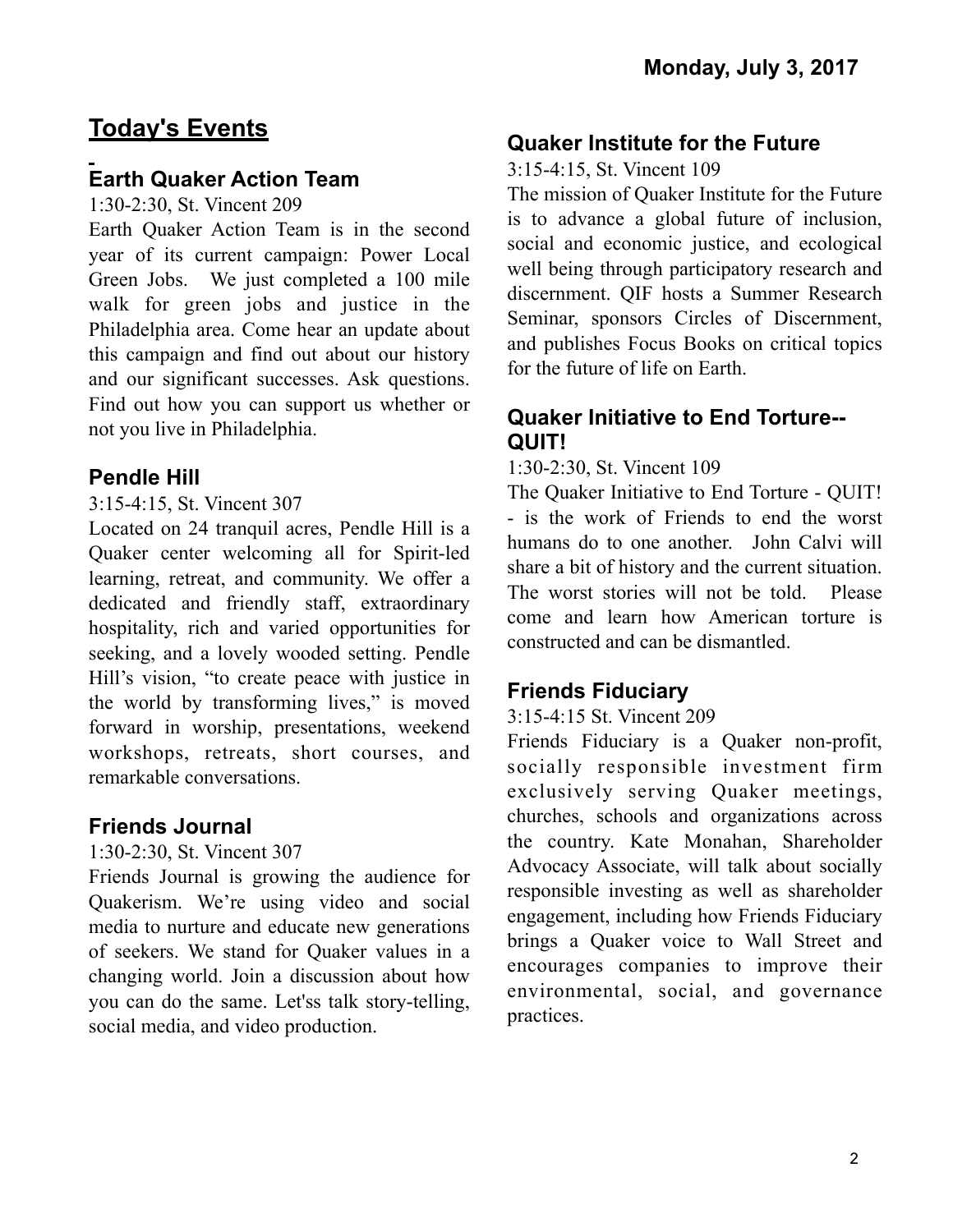## **Future of Quakerism**

3:15-5:30, St. Vincent 211

What is your vision for Quakerism in 30 years? How can we get there from here? How do we create the community we want? What material and spiritual supports are needed? How do we share the Quaker path and message with all people?

# **School of the Spirit Ministry**

4:30-5:30, St. Vincent 109

The School of the Spirit Ministry serves all those who wish to be more faithful listeners and responders to the work of the Inward Teacher. The ministry is grounded in prayer and offers programs rooted in the Quaker contemplative tradition of the living silence. Our primary program, On Being a Spiritual Nurturer, has 3 core teachers and will seek participants beginning September, 2018.

### **Nurturing Worship, Faith and Faithfulness**

1:30 St. Vincent's 210

Hear about the nine month program at Woolman Hill--Spiritual deepening, courageous faithfulness, support for witness.

#### **Family Place**

1:30-4:30 Academic 130

We have blocks, legos, knitting looms and potholder looms, as well as balls and books available for borrowing.

#### **Today's FP Activities**

1:30 worship-sharing for parents with attention to hopes and plans for the week. 3:15 bubble-printing with Zan Lombardo, Junior Gathering artist in residence.

#### **Golf Cart Training**

1:30 Academic 220 Welcome, Welcome!

## **Outdoor Yoga All Week**

7-8am O'Shea Lawn

Yoga, stretching, and meditation for everyone. Please bring a towel or mat. Requests for practices accepted.

### **12 Step Business Meeting**

4-4:30 Dunleavy 208

#### **Open AA Meeting**

4:30 Dunleavy 208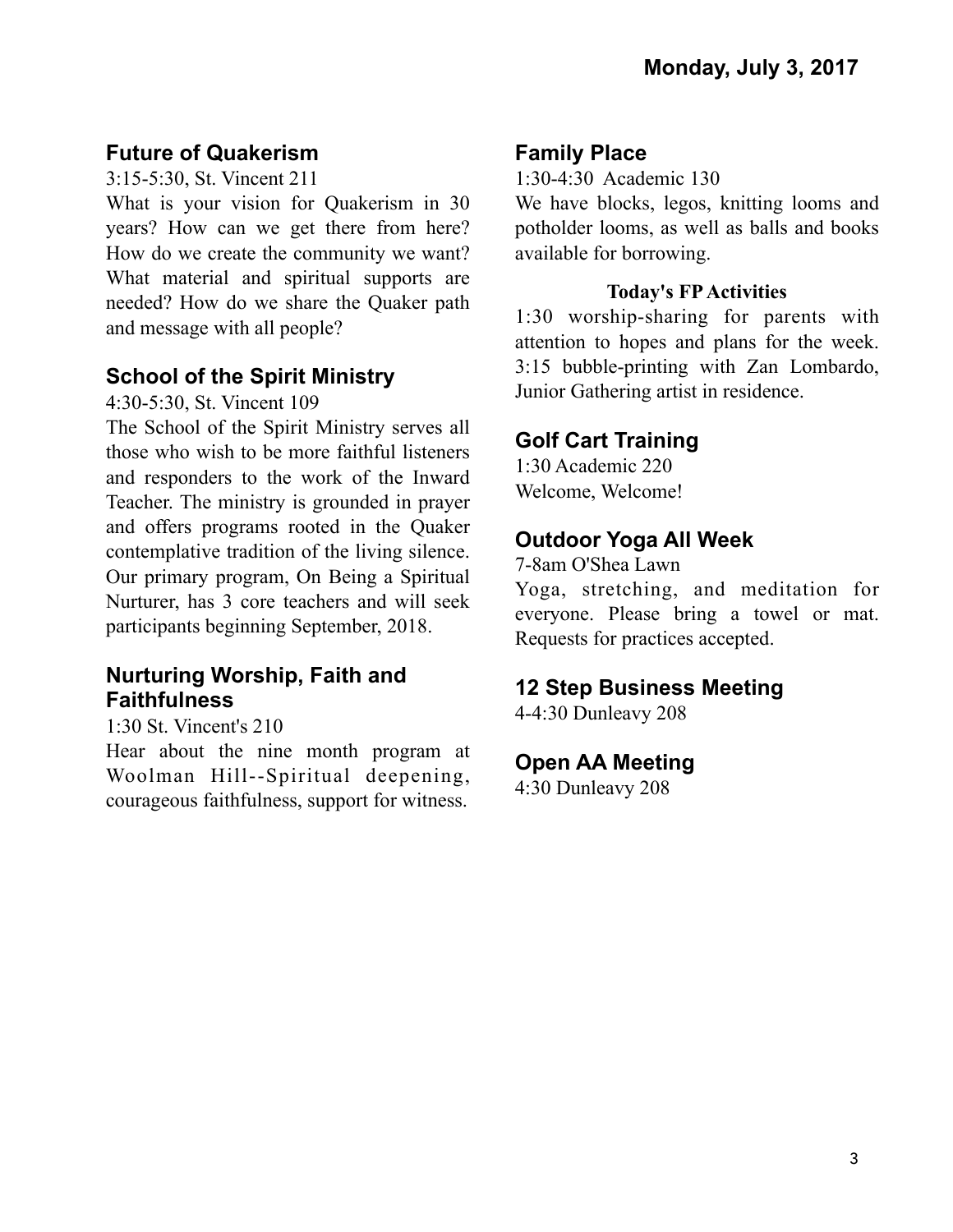# **Announcements**

# **Tray-Free Dining**

Niagara University has a tray-free dining hall. This helps us be mindful eaters by conserving water, reducing labor, and minimizing food waste. Tray carriers are available for folks who need assistance.

#### **Travel Minutes**

Friends with Travel Minutes wishing to have them endorsed should leave them at the Information Desk before Wed. 2pm, and pick them up on Thurs. after 2pm.

#### **Maintenance Requests**

Please take maintenance requests to the FGC Information Desk in Gallagher.

## **Carrying Food Out from Dining Hall**

Friends are welcome to carry a piece of fruit or dessert out of the dining hall to continue enjoying at the end of the meal. Please do not take extra tea bags, heaps of fruit, or other "snacks for later." Tea bags are available for purchase at the Gallagher convenience store.

### **First-Time Attenders Tables**

Get to know other first timers by sitting at the designated tables near the outside windows of the Dining Hall. Second timers and long timers are always welcome to share conversation.

### **From the NU Administration**

1. Please refrain from driving any vehicles on sidewalks and walkways.

2. Please use the campus safety phone number of (716) 286-8111 for emergency calls ONLY. There is a main office number for the Gathering for any questions regarding the conference.

3. Please DO NOT fly any kites near the Power Vista. This is a highly restricted governmental area. There are walking paths for your pleasure. Please abide by the signs of no trespassing.

4. If you are parking in the O'Shea Lot, make sure to stay within the lines so the dumpster truck can get through.

5. Please refrain from parking near the Vincentian Residence or behind Lynch, and in any fire lanes, otherwise, you will be ticketed. Please no hammocks and respect their space.

6. For those of you interested in hiking, there is a foot path across Rte. 104 that takes you down to the Niagara Gorge. Please be advised that all minors are required to be accompanied by their parents or other responsible adults, and that swimming is prohibited (given a very strong current).

7. Just a reminder that the smoke and heat detectors are VERY sensitive. Any hair sprays or steam will trigger the alarm and the building will have to be evacuated.

8. Anybody needing help with directions, please look for any of the staff in purple shirts.

9. A discounted rate of \$5.00 per person, per day is available for anyone interested in using the Kiernan Recreational Center Please pay as you enter with the person at the desk.